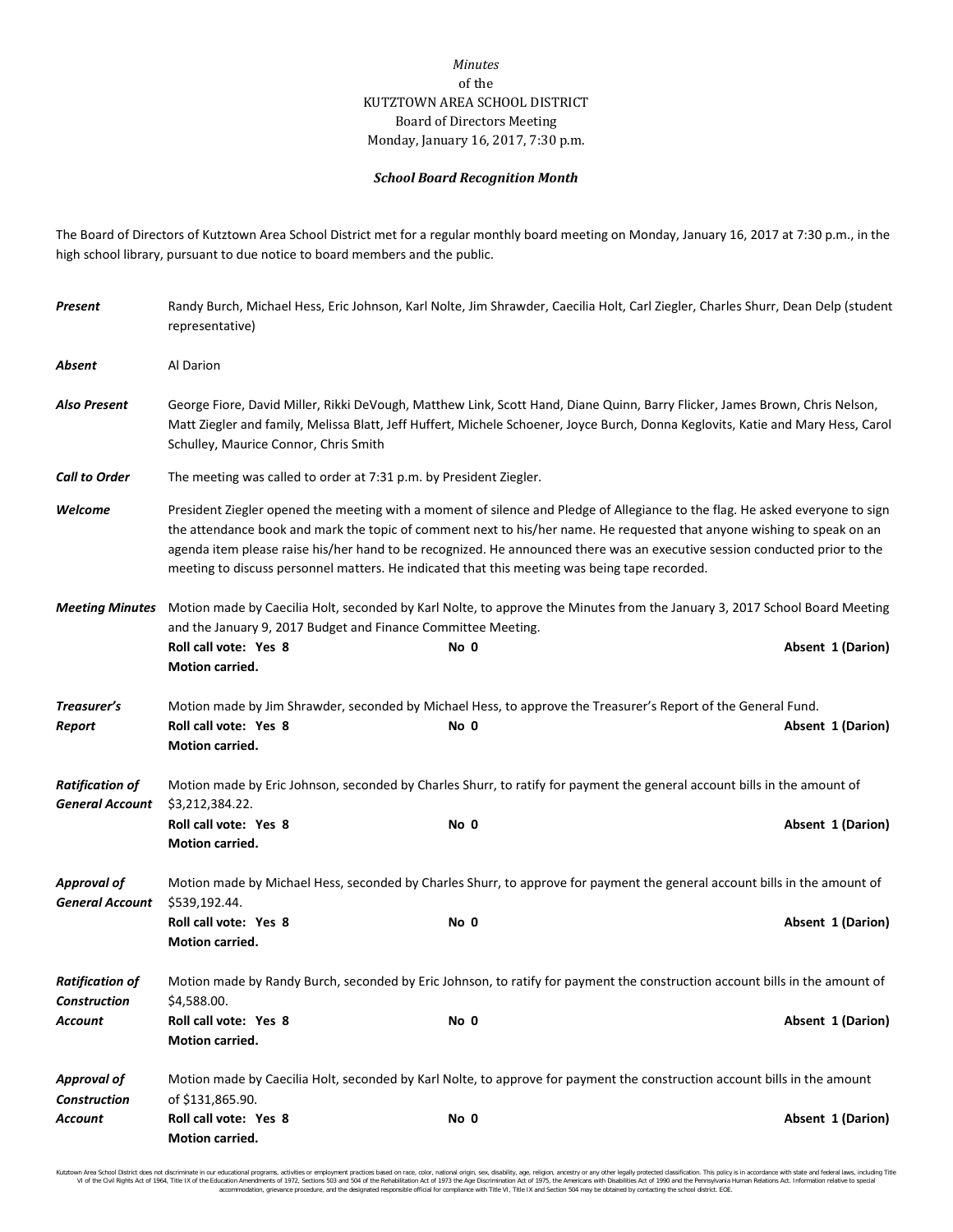| <b>Reports</b>                                  | Retirements                                                                                                                                       | <b>Superintendent's</b> KASD Named AP District Honor Roll Recipient from College Board<br>Farm Show Awards<br>Science Olympiad Placements at KU Competition<br>Penn State Berks Partnership for Mathematics Tutoring<br>District Facebook and Twitter Page<br><b>Technology Think Tank</b><br>School Calendar Survey<br>New District Website                                                                                                                                                                                                                                                                                                                                                                                                                                                                                                                                                                                                                                                                                                                                                                                                                                                                                                                                                                                                                                                                                                                                                                                                                                                                                                                                                                                                                                                                                                                                                                                                                                                                 |      |                                                                                                                                                                                                                                                                                |  |
|-------------------------------------------------|---------------------------------------------------------------------------------------------------------------------------------------------------|--------------------------------------------------------------------------------------------------------------------------------------------------------------------------------------------------------------------------------------------------------------------------------------------------------------------------------------------------------------------------------------------------------------------------------------------------------------------------------------------------------------------------------------------------------------------------------------------------------------------------------------------------------------------------------------------------------------------------------------------------------------------------------------------------------------------------------------------------------------------------------------------------------------------------------------------------------------------------------------------------------------------------------------------------------------------------------------------------------------------------------------------------------------------------------------------------------------------------------------------------------------------------------------------------------------------------------------------------------------------------------------------------------------------------------------------------------------------------------------------------------------------------------------------------------------------------------------------------------------------------------------------------------------------------------------------------------------------------------------------------------------------------------------------------------------------------------------------------------------------------------------------------------------------------------------------------------------------------------------------------------------|------|--------------------------------------------------------------------------------------------------------------------------------------------------------------------------------------------------------------------------------------------------------------------------------|--|
| <b>Board Committee T.C.C.</b><br><b>Reports</b> |                                                                                                                                                   | No report.                                                                                                                                                                                                                                                                                                                                                                                                                                                                                                                                                                                                                                                                                                                                                                                                                                                                                                                                                                                                                                                                                                                                                                                                                                                                                                                                                                                                                                                                                                                                                                                                                                                                                                                                                                                                                                                                                                                                                                                                   |      |                                                                                                                                                                                                                                                                                |  |
|                                                 | <b>PSBA</b>                                                                                                                                       | No report.                                                                                                                                                                                                                                                                                                                                                                                                                                                                                                                                                                                                                                                                                                                                                                                                                                                                                                                                                                                                                                                                                                                                                                                                                                                                                                                                                                                                                                                                                                                                                                                                                                                                                                                                                                                                                                                                                                                                                                                                   |      |                                                                                                                                                                                                                                                                                |  |
|                                                 | <b>BCIU</b>                                                                                                                                       | No report.                                                                                                                                                                                                                                                                                                                                                                                                                                                                                                                                                                                                                                                                                                                                                                                                                                                                                                                                                                                                                                                                                                                                                                                                                                                                                                                                                                                                                                                                                                                                                                                                                                                                                                                                                                                                                                                                                                                                                                                                   |      |                                                                                                                                                                                                                                                                                |  |
|                                                 | <b>BCTC</b>                                                                                                                                       | No report.                                                                                                                                                                                                                                                                                                                                                                                                                                                                                                                                                                                                                                                                                                                                                                                                                                                                                                                                                                                                                                                                                                                                                                                                                                                                                                                                                                                                                                                                                                                                                                                                                                                                                                                                                                                                                                                                                                                                                                                                   |      |                                                                                                                                                                                                                                                                                |  |
|                                                 | P&C<br>Mrs. Holt reported the committee received a presentation on the curriculum program evaluation procedures such as<br>the Eureka Math pilot. |                                                                                                                                                                                                                                                                                                                                                                                                                                                                                                                                                                                                                                                                                                                                                                                                                                                                                                                                                                                                                                                                                                                                                                                                                                                                                                                                                                                                                                                                                                                                                                                                                                                                                                                                                                                                                                                                                                                                                                                                              |      |                                                                                                                                                                                                                                                                                |  |
|                                                 | <b>ECC</b>                                                                                                                                        | No report.                                                                                                                                                                                                                                                                                                                                                                                                                                                                                                                                                                                                                                                                                                                                                                                                                                                                                                                                                                                                                                                                                                                                                                                                                                                                                                                                                                                                                                                                                                                                                                                                                                                                                                                                                                                                                                                                                                                                                                                                   |      |                                                                                                                                                                                                                                                                                |  |
|                                                 | Facilities No report.                                                                                                                             |                                                                                                                                                                                                                                                                                                                                                                                                                                                                                                                                                                                                                                                                                                                                                                                                                                                                                                                                                                                                                                                                                                                                                                                                                                                                                                                                                                                                                                                                                                                                                                                                                                                                                                                                                                                                                                                                                                                                                                                                              |      |                                                                                                                                                                                                                                                                                |  |
|                                                 | Student No report.<br>Achievement                                                                                                                 |                                                                                                                                                                                                                                                                                                                                                                                                                                                                                                                                                                                                                                                                                                                                                                                                                                                                                                                                                                                                                                                                                                                                                                                                                                                                                                                                                                                                                                                                                                                                                                                                                                                                                                                                                                                                                                                                                                                                                                                                              |      |                                                                                                                                                                                                                                                                                |  |
|                                                 | <b>Special</b> No report.<br><b>Education</b>                                                                                                     |                                                                                                                                                                                                                                                                                                                                                                                                                                                                                                                                                                                                                                                                                                                                                                                                                                                                                                                                                                                                                                                                                                                                                                                                                                                                                                                                                                                                                                                                                                                                                                                                                                                                                                                                                                                                                                                                                                                                                                                                              |      |                                                                                                                                                                                                                                                                                |  |
| Personnel                                       | 1.<br>2.<br>3.<br>4.<br>5.<br>6.<br>7.<br>2016.<br>8.<br>9.<br>Motion carried.                                                                    | Motion made by Caecilia Holt, seconded by Karl Nolte, to approve the following personnel items:<br>The acceptance, with regret, of the resignation due to retirement of Ann L. Dietrich as a fifth grade elementary teacher at<br>Kutztown Elementary School, effective the last teacher day of the 2016-2017 school year.<br>The acceptance, with regret, of the resignation due to retirement of Claire Kempes as a first grade teacher at Kutztown<br>Elementary School, effective the last teacher day of the 2016-2017 school year.<br>The acceptance, with regret, of the resignation due to retirement of Donna A. Keglovits as a reading specialist at<br>Greenwich-Lenhartsville Elementary School, effective the last teacher day of the 2016-2017 school year.<br>The acceptance of the resignation of employee #1723 per the attached agreement.<br>The acceptance of the resignation of Ryan Thomas as co-advisor for the Science Olympiad team at the high school,<br>effective January 6, 2017.<br>The approval of David Drummer as advisor for the Science Olympiad team at the high school, effective January 6, 2017, at<br>a stipend of \$1400. Dr. Drummer was previously approved as co-advisor.<br>The approval of Ryan Thomas as a volunteer advisor for the Science Olympiad team at the high school, effective January 7,<br>The approval of Elizabeth Faust-Shucker as a long-term substitute learning support teacher at the middle school, effective<br>on or about January 19, 2017 through the end of the 2016-2017 school year, at a rate of \$100 per day for days 1-20, \$110<br>per day for days 21-45, and the remainder at Bachelor's, Step 1, per the KATA/KASD contract.<br>The approval of a family medical leave (FMLA) for employee #800 effective approximately May 16, 2017 through<br>approximately May 30, 2017.<br>All Personnel are Approved Pending the District's Receipt of All Mandated Credentials<br>Roll call vote: Yes 8<br>Absent 1 (Darion)<br>No 0 |      |                                                                                                                                                                                                                                                                                |  |
| <b>Chiller</b><br>Maintenance                   | Motion carried.                                                                                                                                   | and the middle school, at a cost of \$7,640.<br>Roll call vote: Yes 8                                                                                                                                                                                                                                                                                                                                                                                                                                                                                                                                                                                                                                                                                                                                                                                                                                                                                                                                                                                                                                                                                                                                                                                                                                                                                                                                                                                                                                                                                                                                                                                                                                                                                                                                                                                                                                                                                                                                        | No 0 | Motion made by Randy Burch, seconded by Michael Hess, to approve the annual service agreement with H.T. Lyons to maintain<br>our chillers at the District Administration Building, Greenwich-Lenhartsville Elementary School, Kutztown Elementary School,<br>Absent 1 (Darion) |  |

Kutztown Area School District does not discriminate in our educational programs, activities or employment practices based on race, color, national origin, sex, disability, age, religion, ancestry or any other legally prot